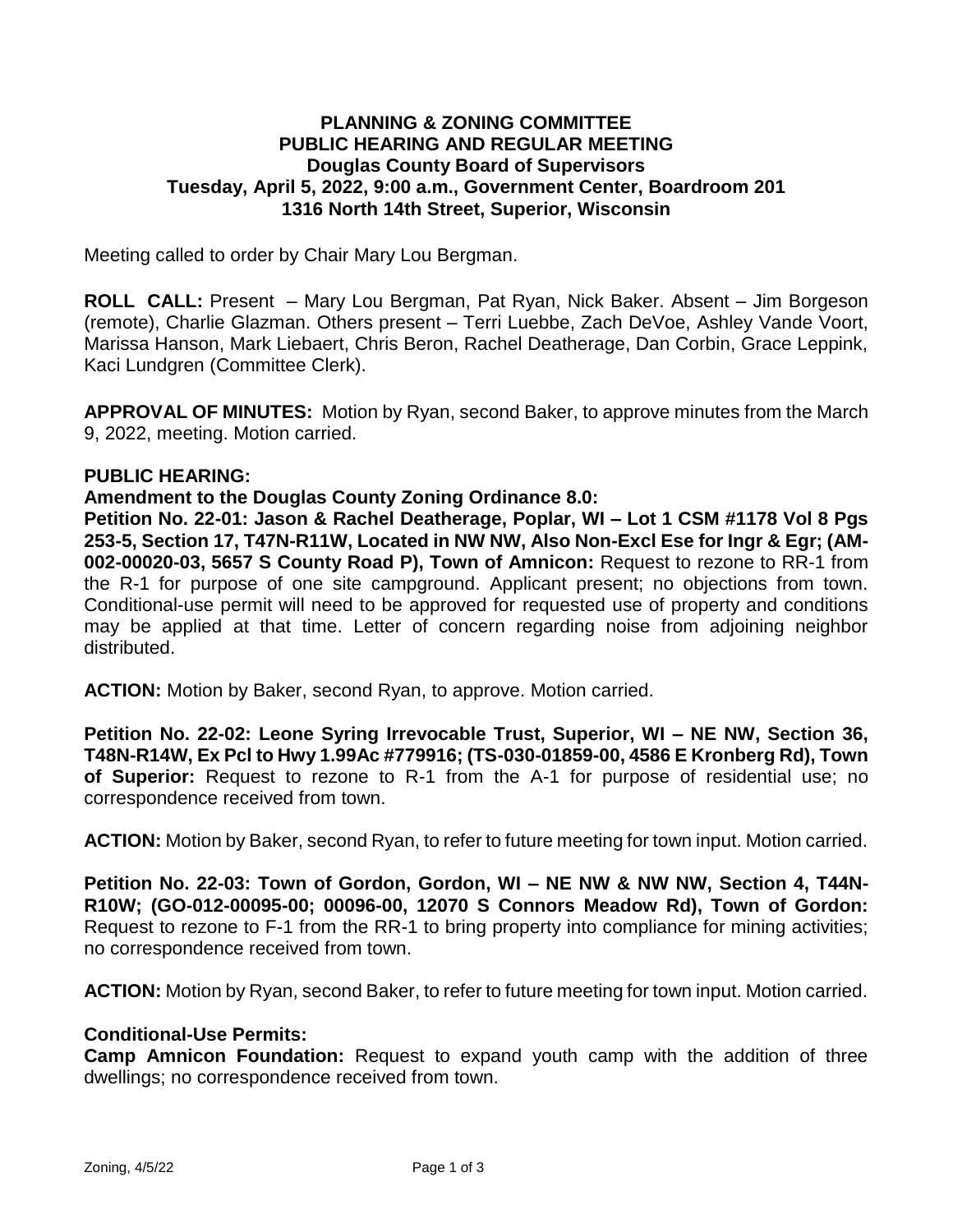**ACTION:** Motion by Baker, second Ryan, to refer to future meeting for town input. Motion carried. **Jane Aleckson / Michael Krause:** Plans in application changed; amended application must be re-advertised.

**ACTION:** Motion by Baker, second Ryan, to refer to future meeting to allow re-advertisement. Motion carried.

**Douglas and Colleen Schneider:** Request for private campground; land-use permits needed in addition. No correspondence received from town.

**ACTION:** Motion by Baker, second Ryan, to refer to future meeting to allow town input. Motion carried.

**Gary Stocker:** Request for private campground; no correspondence received from town.

**ACTION:** Motion by Baker, second Ryan, to refer to future meeting to allow town input. Motion carried.

**Mark and Daniela Subialka:** Request for private campground; no correspondence received from town.

**ACTION:** Motion by Baker, second Ryan, to refer to future meeting to allow town input. Motion carried.

**Adam Staupe:** Request for special event; music festival/temporary campground. No correspondence received from town. Chris Beron spoke on concerns of safety and control of event.

**ACTION:** Motion by Ryan, second Baker, to refer to future meeting to allow town input. Motion carried.

**Crafty Rooster Pub and Eatery, LLC:** Request to construct living quarters within a commercial building; no correspondence received from town.

**ACTION:** Motion by Ryan, second Baker, to refer to future meeting to allow town input. Motion carried.

## **Conditional-Use Permit Renewal:**

**Milestone Materials (operator) / Mathy Construction (owner):** Request for nonmetallic mine renewal; no correspondence received from town.

**ACTION:** Motion by Baker, second Ryan, to refer to future meeting to allow town input. Motion carried.

**Recap of Zone Change Recommendations for County Board:** One zone change.